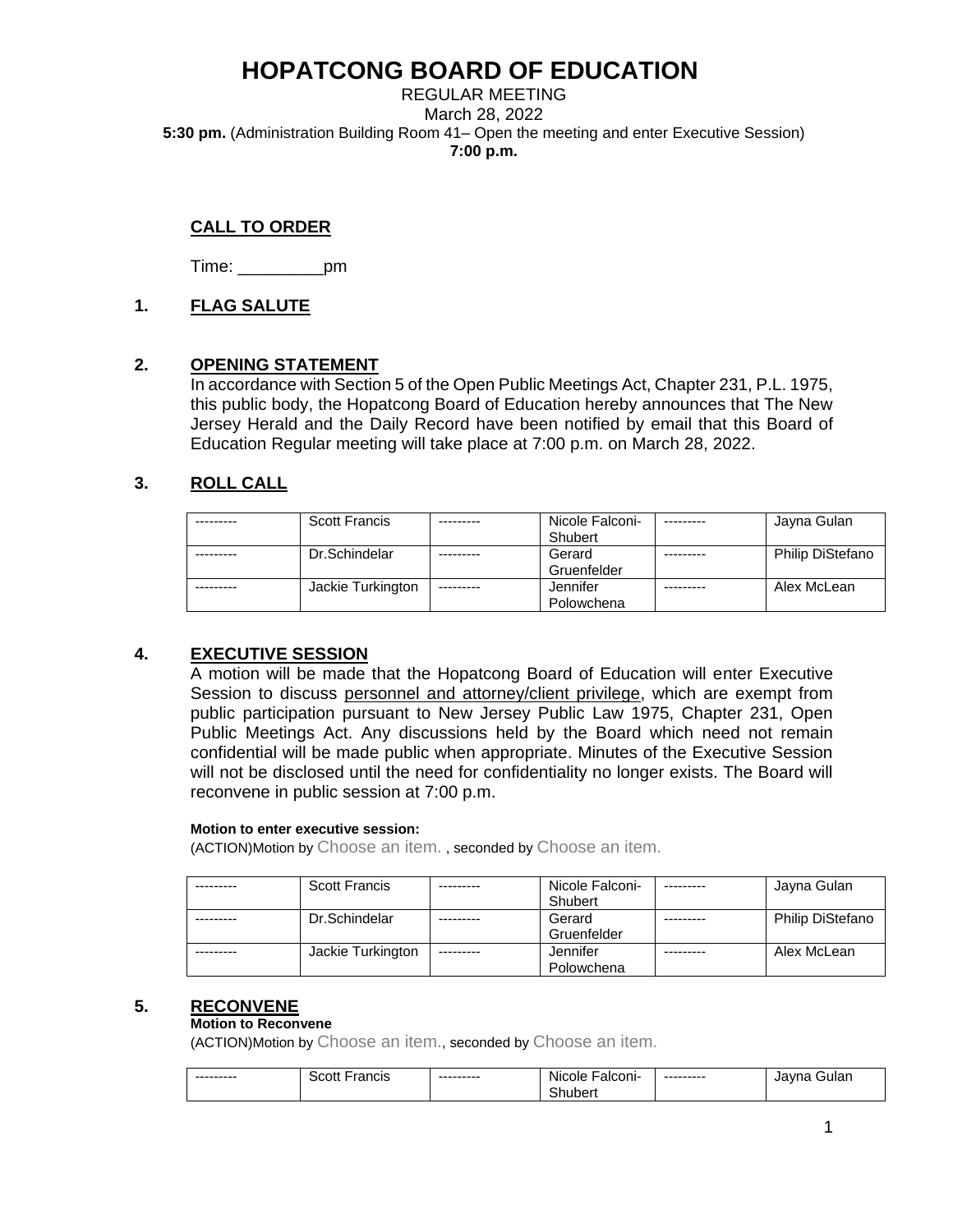REGULAR MEETING March 28, 2022 **5:30 pm.** (Administration Building Room 41– Open the meeting and enter Executive Session) **7:00 p.m.**

| --------- | Dr.Schindelar     | ---------  | Gerard<br>Gruenfelder  | --------- | <b>Philip DiStefano</b> |
|-----------|-------------------|------------|------------------------|-----------|-------------------------|
| --------- | Jackie Turkington | ---------- | Jennifer<br>Polowchena | --------- | Alex McLean             |

### **6. APPROVAL OF MINUTES**

Approval of the minutes of the following meetings, as reported by the Board Secretary reviewed by the Board President and members of the Board:

a. February 28, 2022 – Regular Meeting

### **Motion to approve 6a:**

(ACTION)Motion by Choose an item., seconded by Choose an item.

| <b>Scott Francis</b> |           | Nicole Falconi- | Jayna Gulan             |
|----------------------|-----------|-----------------|-------------------------|
|                      |           | Shubert         |                         |
| Dr.Schindelar        |           | Gerard          | <b>Philip DiStefano</b> |
|                      |           | Gruenfelder     |                         |
| Jackie Turkington    | --------- | Jennifer        | Alex McLean             |
|                      |           | Polowchena      |                         |

## **7. BUDGET REVIEW**

Approval of the following resolution for submission of the tentative 2022-2023 school year budget to the Sussex County Superintendent.

"WHEREAS, the Superintendent has presented to the Finance Committee and other members of the Hopatcong Board of Education, a recommended 2022/2023 School District Budget in the total amount of \$ as follows; and WHEREAS, the Board approves a Local Tax Levy of \$ THEREFORE, BE IT RESOLVED the Hopatcong School District preliminary 2022/2023 budget for submission to the Sussex County Superintendent's Office is approved as follows on the Meeting Agenda of March 28, 2022."

### **Motion to approve:**

(ACTION)Motion by Choose an item., seconded by Choose an item.

| <b>Scott Francis</b> | ---------  | Nicole Falconi- | ---------- | Jayna Gulan             |
|----------------------|------------|-----------------|------------|-------------------------|
|                      |            | Shubert         |            |                         |
| Dr.Schindelar        |            | Gerard          |            | <b>Philip DiStefano</b> |
|                      |            | Gruenfelder     |            |                         |
| Jackie Turkington    | ---------- | Jennifer        |            | Alex McLean             |
|                      |            | Polowchena      |            |                         |

## **8. SUPERINTENDENT'S REPORT AND HIB REPORT**

a. Superintendent's Report – **Joseph S. Piccirillo, Superintendent of Schools**

- 1. Graduation Date June 15
- 2. Presentation by David Disler Co Op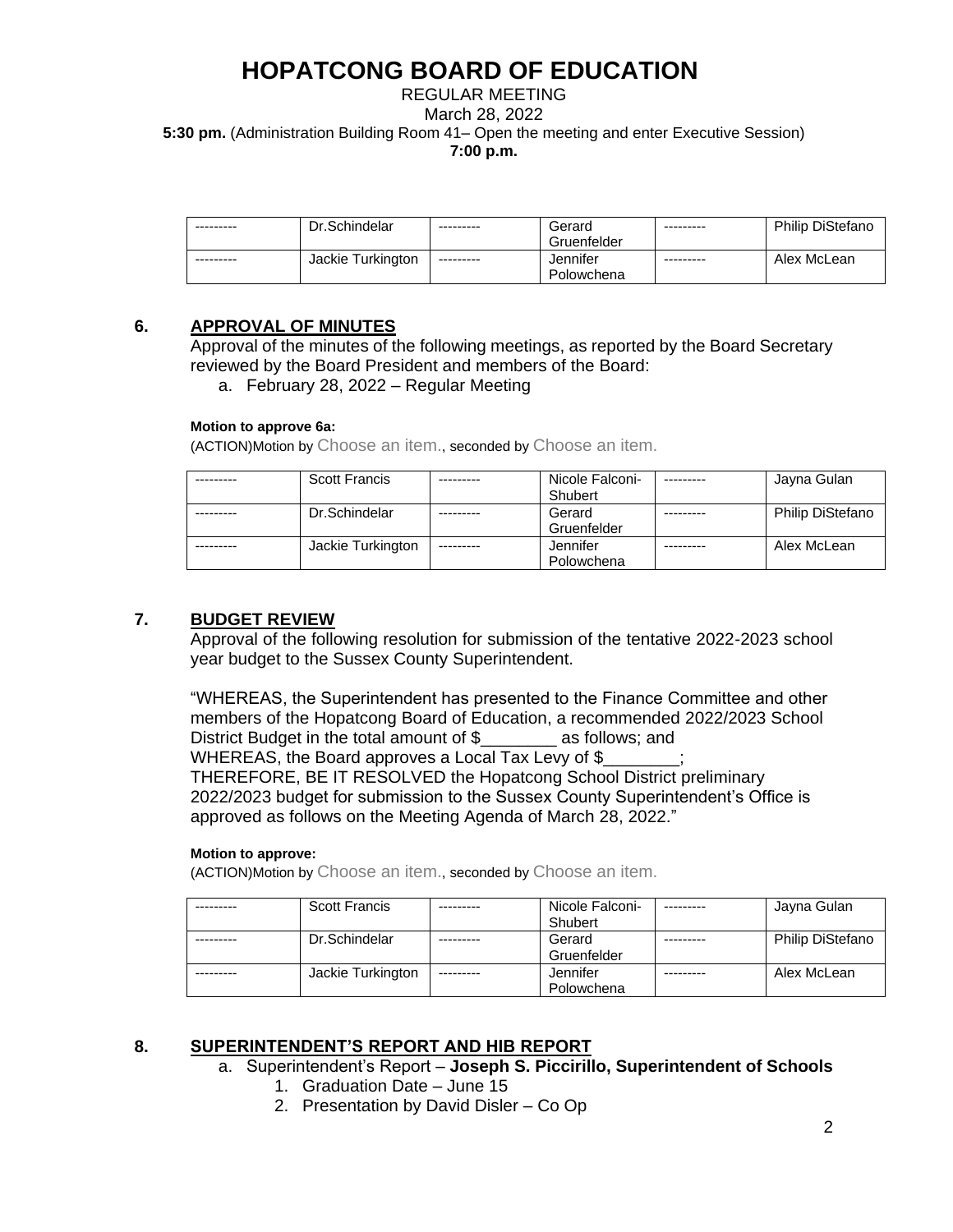REGULAR MEETING March 28, 2022 **5:30 pm.** (Administration Building Room 41– Open the meeting and enter Executive Session) **7:00 p.m.**

b. A second reading and approval of the Superintendent's HIB Report for February 2022 as presented to the Board at the February meeting on February 28, 2022. Approval of the Superintendent's HIB report for March 2022 for first reading and review as presented to the Board at the March meeting on March 28, 2022.

## **Motion to approve 8a – 8b:**

(ACTION)Motion by Choose an item., seconded by Choose an item.

| Scott Francis     |            | Nicole Falconi-<br>Shubert | --------- | Jayna Gulan             |
|-------------------|------------|----------------------------|-----------|-------------------------|
| Dr.Schindelar     |            | Gerard<br>Gruenfelder      |           | <b>Philip DiStefano</b> |
| Jackie Turkington | ---------- | Jennifer<br>Polowchena     |           | Alex McLean             |

## **9. ACKNOWLEDGEMENTS/CORRESPONDENCE**

- a. The following students were chosen as **Hopatcong High School's Students of the Month** for their outstanding performance in February 2022:
	- Grade 8 Kieren Cassidy Grade 9 - Chloe Norman Palmer Grade 10 – Glyn Davies Grade 11 – Katelyn Kowal Grade 12 – Leilani Vasco
- b. The following students were chosen as **Hopatcong High School Scholar Athlete of the Month** for their outstanding performance in February 2022: Cheerleading – Hailey McGowan, Senior Wrestling – Michael Mastroeni, Senior
- c. Congratulations the **Durban Ave Students** who went above and beyond to Fill Buckets with FAIRNESS in January.
- d. Congratulations the **Durban Ave Students** who went above and beyond to Fill Buckets with CITIZENSHIP in February.
- e. Congratulations to the following students who attended the **Teen Arts Festival**:
	- 1. Hopatcong Dance Club has been selected to perform two dance numbers at NJ State Teen Arts Festival this year.
	- 2. Amanda Gonzalez has been selected as an alternate for Creative Writing/Poetry, for NJ State Teen Arts Festival.
	- 3. Hopatcong artists' works have been selected for over 70 merits/exhibitions. These works will be exhibited at the various galleries of SCCC, the Sussex County Arts & Heritage Council exhibit, Bristol Glen Galleries, and NJ State teen Arts Festival.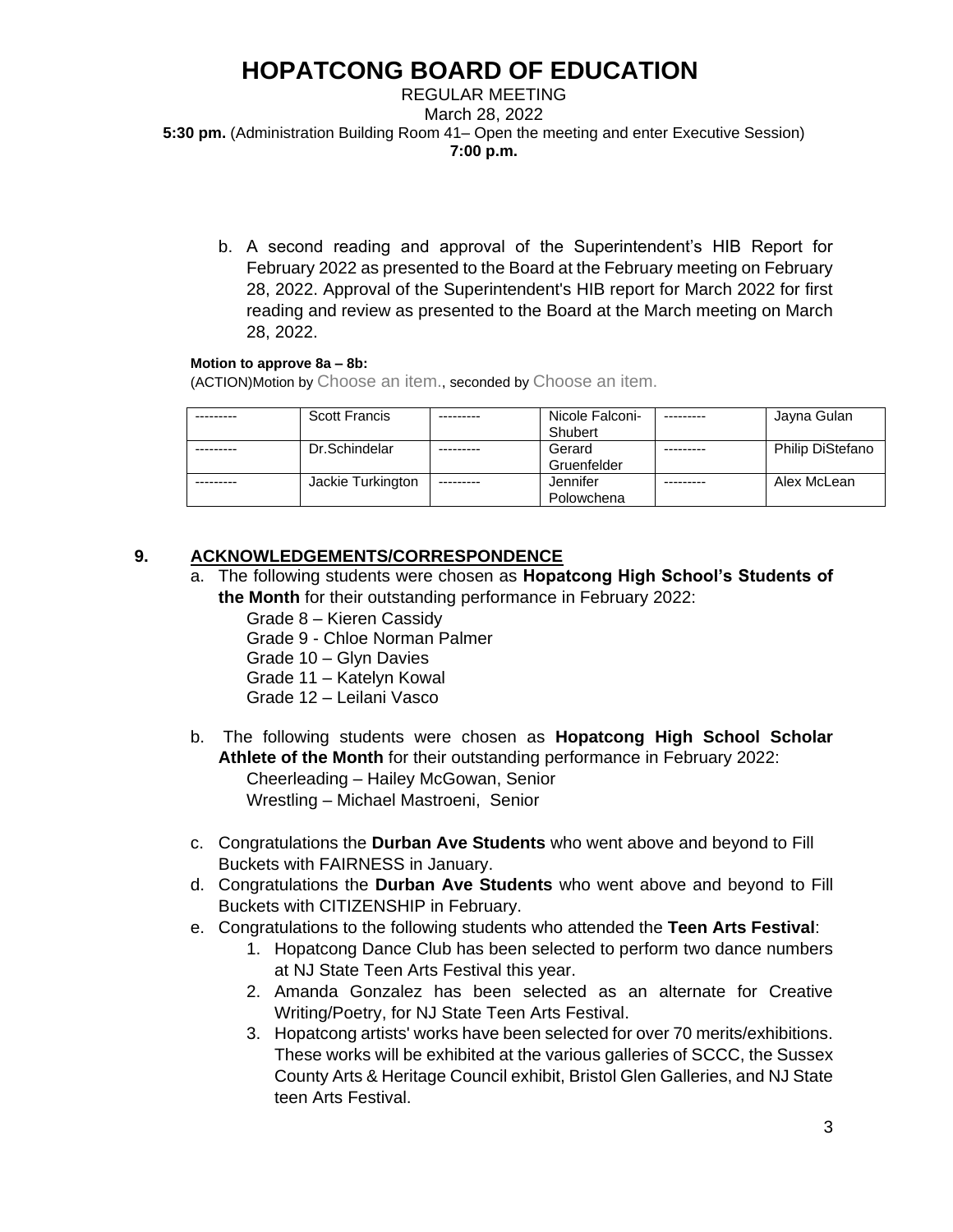REGULAR MEETING March 28, 2022 **5:30 pm.** (Administration Building Room 41– Open the meeting and enter Executive Session) **7:00 p.m.**

> 4. The following students whose works will be displayed at this year's NJ Teen Arts Festival:

> > Ty Gomez Chloe Norman Palmer Olivia Sachse

f. Congratulations in recognition of the following staff milestones for the 2020-2021 and 2021-2022 school years.

| 2021-2022 SERVICE AWARDS                                                                                                                                                                                                                                                                                                                                                                                                                                                                                                                                                                                                                                                                                                                                                                                                                |
|-----------------------------------------------------------------------------------------------------------------------------------------------------------------------------------------------------------------------------------------------------------------------------------------------------------------------------------------------------------------------------------------------------------------------------------------------------------------------------------------------------------------------------------------------------------------------------------------------------------------------------------------------------------------------------------------------------------------------------------------------------------------------------------------------------------------------------------------|
| <b>15 YEARS</b><br><b>CARA ACQUAVELLA</b><br><b>CHRISTOPHER BUGLOVSKY</b><br><b>JAIME FIALCOWITZ</b><br><b>MELISSA DEAN</b><br><b>CATHERINE GIUGLIANO</b><br><b>HILARY MARTIN</b><br><b>STEPHANIE MARTINEZ</b><br>ALEXA MCLEAN<br><b>KRISTINE MENDYK</b><br>JOHN MULHOLLAND<br><b>CHRISTINA MUNOZ</b><br><b>TANYA PAGANO</b><br><b>MARTIN PETRIZZO</b><br>RONALD REYES<br><b>HILLARY REYNOLDS</b><br><b>DOMINICK SPUCKES</b><br><b>ERICA STRZEPEK</b><br><b>20 YEARS</b><br><b>MARK CERTO</b><br><b>WILSON CUSANO</b><br><b>BRIAN COLLINS</b><br><b>CECIRA MANNION</b><br>LINDA MINERVINI<br><b>JASON MULVIHILL</b><br>JENNIFER NEU<br>DOMINIC SCHIAVONE<br>CHRISTINA TAKACS<br><b>LOREN TURNER</b><br>ROBIN VAUGHAN<br><b>25 YEARS</b><br><b>DONNA CERRATO</b><br>DOLORETTA FERRANTE<br><b>KELLY PAPPAS</b><br><b>BARBARA PARICHUK</b> |
| <b>30 YEARS</b><br><b>MARY ELLEN FATA</b><br><b>DOREEN SCIABICA</b>                                                                                                                                                                                                                                                                                                                                                                                                                                                                                                                                                                                                                                                                                                                                                                     |
|                                                                                                                                                                                                                                                                                                                                                                                                                                                                                                                                                                                                                                                                                                                                                                                                                                         |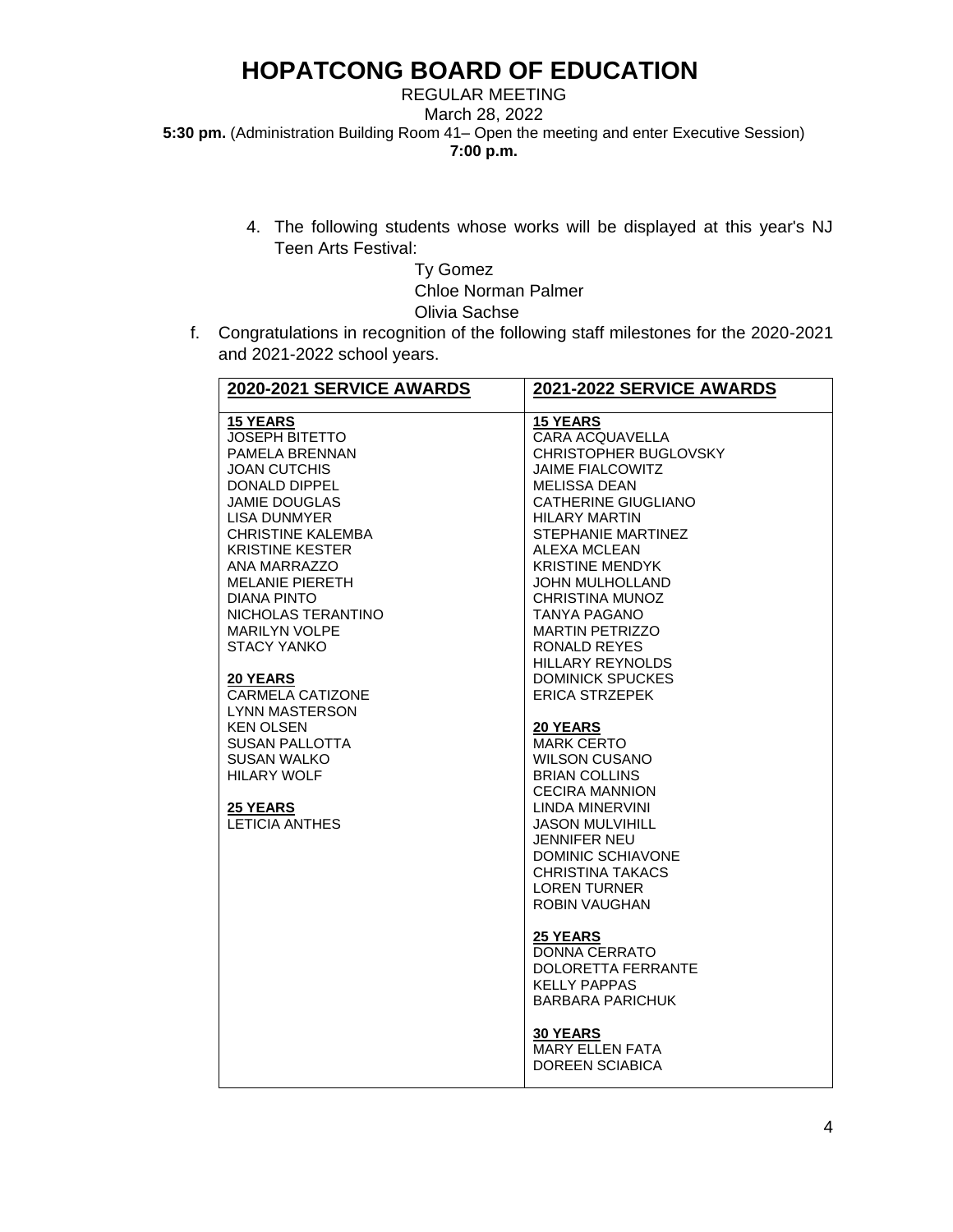### REGULAR MEETING March 28, 2022 **5:30 pm.** (Administration Building Room 41– Open the meeting and enter Executive Session) **7:00 p.m.**

#### **Motion to approve 9a – 9f:**

(ACTION)Motion by Choose an item., seconded by Choose an item.

| <b>Scott Francis</b> |            | Nicole Falconi- |           | Jayna Gulan             |
|----------------------|------------|-----------------|-----------|-------------------------|
|                      |            | Shubert         |           |                         |
| Dr.Schindelar        |            | Gerard          |           | <b>Philip DiStefano</b> |
|                      |            | Gruenfelder     |           |                         |
| Jackie Turkington    | ---------- | Jennifer        | --------- | Alex McLean             |
|                      |            | Polowchena      |           |                         |

### **10. PARENT/TEACHER**

a. Parent/Teacher Organization Representatives.

#### **Motion to approve 10a:**

(ACTION)Motion by Choose an item., seconded by Choose an item.

| <b>Scott Francis</b> |           | Nicole Falconi- | Jayna Gulan             |
|----------------------|-----------|-----------------|-------------------------|
|                      |           | Shubert         |                         |
| Dr.Schindelar        |           | Gerard          | <b>Philip DiStefano</b> |
|                      |           | Gruenfelder     |                         |
| Jackie Turkington    | --------- | Jennifer        | Alex McLean             |
|                      |           | Polowchena      |                         |

## **11. PUBLIC COMMENT – GENERAL DISCUSSION**

### **12. FINANCE**

Approval of the following Finance items, 12a. – 12g, as recommended by the Superintendent of Schools and the Operations Committee of the Board:

- a. It is recommended by the Superintendent that bills for the General Fund and Special Revenues (Grants) account, February 28, 2022 through, March 28, 2022 be approved in the following amounts: General Fund and Special Revenue (Grants) account - \$1,554,585.69 Cafeteria account Cafeteria account
- b. It is recommended by the Superintendent that the board approve the Board Secretary's Report for January 2022.
- c. It is recommended by the Superintendent that the board approve the Transfer Reports for January 2022.
- d. It is recommended by the Superintendent that the board approve the Treasurer's Report for January 2022.
- e. It is recommended by the Superintendent that the board accepts Mr. Joseph Memoli's \$50 donation to the Barbara Carlon Character Award Scholarship (check# 7252) and the \$250 donation to the Krisina R. Threlkeld Scholarship (check# 7251).
- f. It is recommended by the Superintendent that the board accepts the donation on behalf of Mr. Phil DiStefano and the Lake Hopatcong Rotary Club in the amount of \$570 to Rotary District 7454 Foundation. This money will support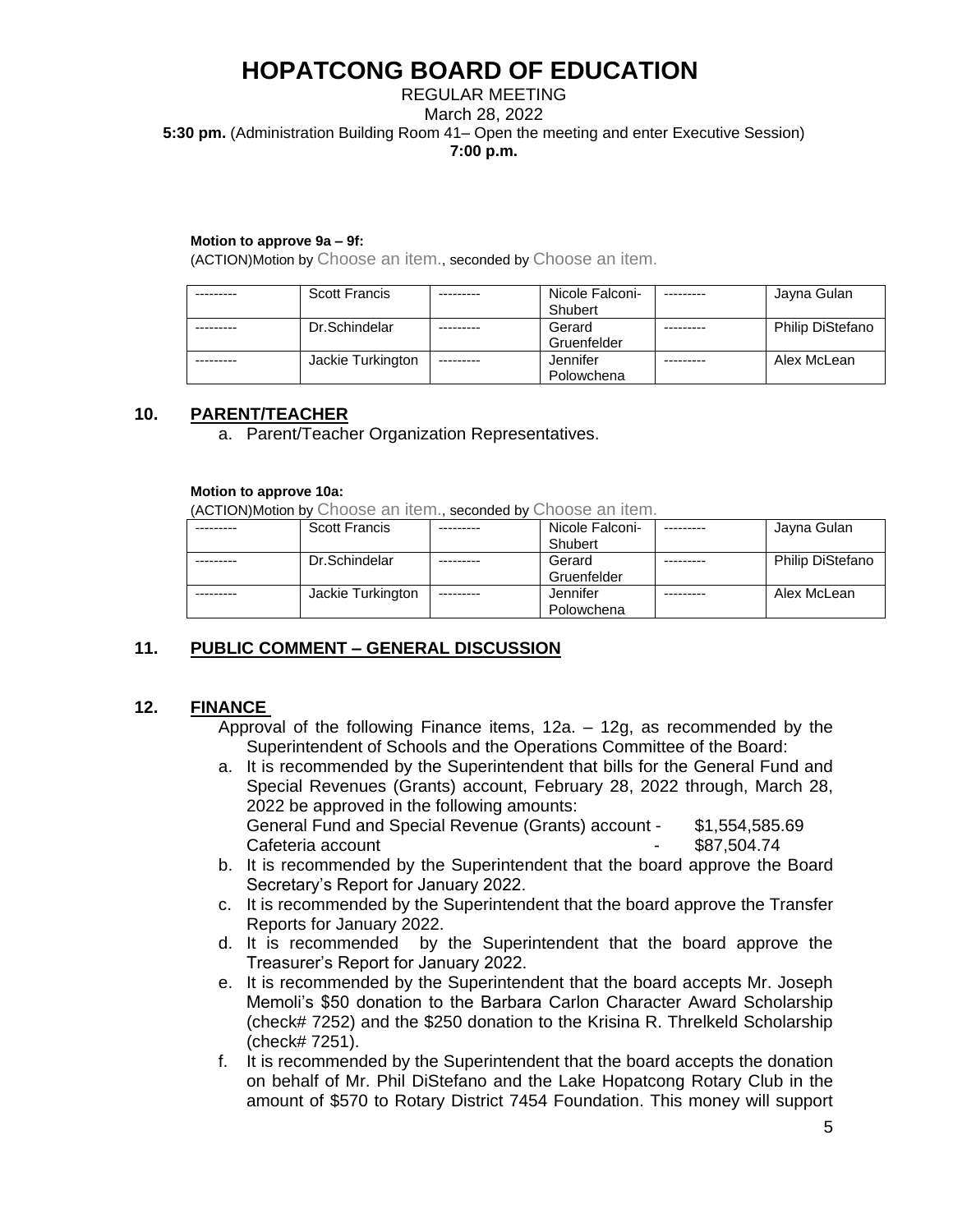### REGULAR MEETING March 28, 2022 **5:30 pm.** (Administration Building Room 41– Open the meeting and enter Executive Session) **7:00 p.m.**

two high school students to attend the Rotary Youth Leadership weekend at Drew University.

g. Approval of the following resolution for submission of the tentative 2022/2023 school budget to the Sussex County Superintendent:

"**WHEREAS,** the Superintendent has presented to the Finance Committee and other members of the Hopatcong Board of Education, a recommended 2022/2023 School District Budget in the total amount of \$33,382,072 as follows; and

**WHEREAS,** the Board approves a Local Tax Levy of \$25,358,000;

**THEREFORE, BE IT RESOLVED** the Hopatcong School District preliminary 2022/2023 budget for submission to the Sussex County Superintendent's Office is approved as follows on the Meeting Agenda of March 28, 2022."

| <b>General Fund</b>         |                               |    |                 |
|-----------------------------|-------------------------------|----|-----------------|
| Fund 10                     | <b>Charter School Tuition</b> | \$ | 572,628.00      |
| Fund 10-<br>606             | Interest Maintenance Reserve  | \$ | 200.00          |
| Fund 11                     | <b>General Operating Fund</b> |    | \$31,541,943.00 |
| Fund 12                     | Debt Services Assessment      | \$ | 1,114.00        |
|                             | Capital Reserve               | \$ | 500.00          |
|                             |                               |    |                 |
| <b>Special Revenue Fund</b> |                               |    |                 |
| Fund 20                     | Federal/State Grants          |    | \$1,840,129.00  |
|                             | Debt Service                  | \$ |                 |
|                             |                               |    |                 |
| <b>Total Budget</b>         |                               |    | \$33,382,072.00 |

#### **Motion to approve 12a – 12g:**

(ACTION)Motion by Choose an item., seconded by Choose an item.

| <b>Scott Francis</b> |           | Nicole Falconi-<br>Shubert | Jayna Gulan             |
|----------------------|-----------|----------------------------|-------------------------|
| Dr.Schindelar        |           | Gerard<br>Gruenfelder      | <b>Philip DiStefano</b> |
| Jackie Turkington    | --------- | Jennifer<br>Polowchena     | Alex McLean             |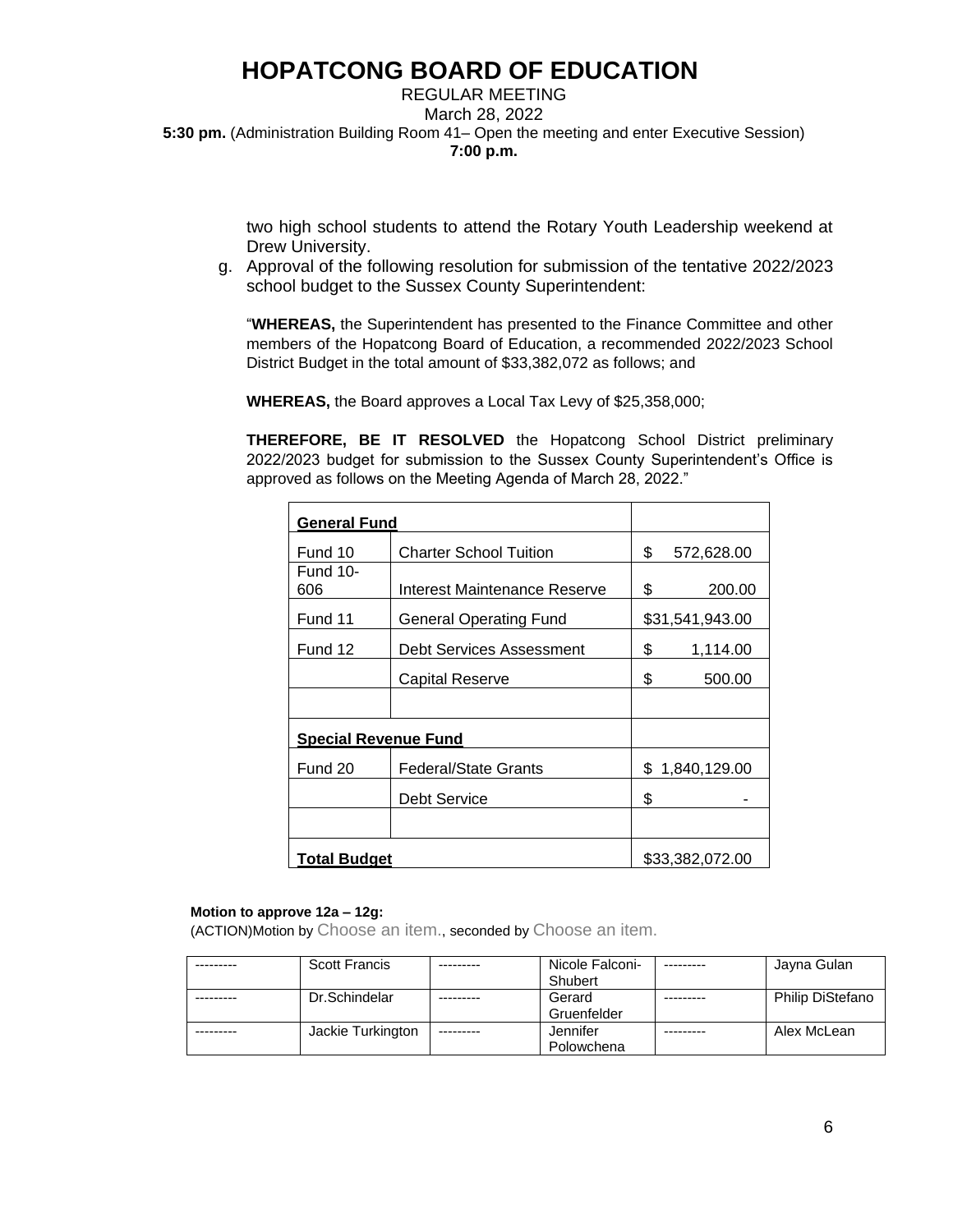REGULAR MEETING March 28, 2022 **5:30 pm.** (Administration Building Room 41– Open the meeting and enter Executive Session) **7:00 p.m.**

## **13. PERSONNEL**

Approval of the following personnel items, **13a – 13q,** as recommended by the Superintendent of Schools and the Student Achievement Committee of the Board:

- a. Approval of employment of **Bledar Culi** as Full-Time Custodian with a prorated salary of \$42,789 minus \$400 for not having a black seal, which represents step 1 of the custodian guide per contract with an effective date of March 29, 2022.
- b. Approval of employment of **Taleen Ohannessian** as School Social Worker with a salary of \$70,895, MA, Step 1 based off of the salary guide for the HEA 2022-2023 school year with an effective date of September 1, 2022.
- c. Approval of employment of **Heather Bivone** as High School Cosmetology Teacher with a salary of \$62,205, BA, Step 2 based off of the 2021-2022 HEA salary guide with an effective date of May 2, 2022.
- d. Approval to accept the resignation of **Charles Putz** from his position as a Custodian effective March 15, 2022.
- e. Approval of the employment of **Andrea Vladescu**, as a Long-Term Substitute at the High School, effective March 10, 2022, to be paid 20 days at the substitute per diem rate of \$110/per day then to be paid at a prorated annual salary of \$61,855 which represents Level BA/Step 1 of the 2021 – 2022 HEA Salary Guide for the remained of the school year.
- f. Approval of the resignation of **Ana Sodi Maldonado** from her position as High School Math Teacher effective May 18, 2022.
- g. Approval of the resignation of **Catherine Giugliano** from her position as Middle School Math Teacher effective April 26, 2022.
- h. Approval of the resignation, with regret of **Margaret Szczubelek** from her position as 4th Grade LLD Teacher for the purpose of retiring effective May 1, 2022. Margaret has worked for the Hopatcong School District for the past 13 years.
- i. Approval of the resignation, with regret of **Gail Sanderson** from her position as Art Teacher for the purpose of retiring effective June 30, 2022. Gail has worked for the Hopatcong School District for the past 29 years.
- j. Approval of **Employee #80430** to take extend their unpaid leave of absence with FMLA to use all 60 days through May 6, 2022 followed by an unpaid absence for the remainder of the 2021-2022 school year with an anticipated return date of September 1, 2022.
- k. Approval of **Employee #81513** for 12 weeks of FMLA intermittent leave to be taken, if needed, during the next twelve months.
- l. Approval of **Employee #80466** to use earned sick days to take a paid medical leave of absence from May 16, 2022 with an anticipated return date of May 30, 2022.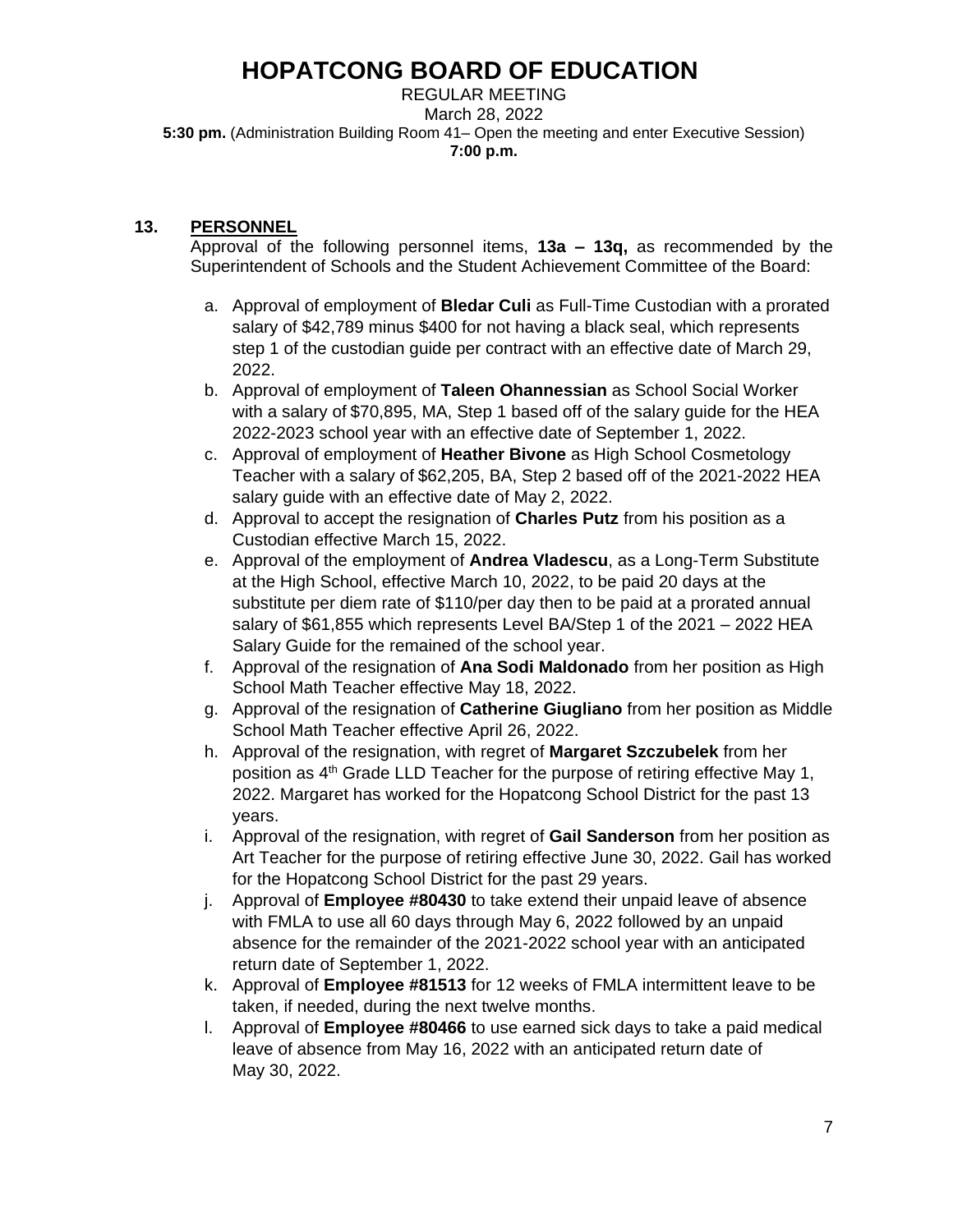### REGULAR MEETING March 28, 2022 **5:30 pm.** (Administration Building Room 41– Open the meeting and enter Executive Session) **7:00 p.m.**

m. Approval of the following staff to work athletic events for the 2021-2022 school year as needed:

| Kathy LaRosa         |
|----------------------|
| <b>Wilson Cusano</b> |
| Nicole Roman-Gerena  |
| Linda Tappen         |
| Ana Sodi Maldonado   |
|                      |

**Kurt Zimmermann Hank Fattorusso Nicole Roman-Gerena Ryan Myslinksi Lynn Masterson Jason Mulvihill** 

n. Approval of the following Advisor Position for the 2021-2022 school year:

| <b>Name</b>    | <b>Nature of</b><br><b>Action</b> | <b>Position</b> | <b>Class</b> | Level | Salarv                                                 |
|----------------|-----------------------------------|-----------------|--------------|-------|--------------------------------------------------------|
| Ryan Myslinski | Appoint<br>April 1, 2022          | GSA             |              |       | \$977<br>*prorated<br>starting April 1 <sup>st</sup> . |

o. Approval of the following Fall Coach/Advisor Positions for the 2022-2023 school year:

| Name               | <b>Nature</b><br>Ωf<br><b>Action</b> | <b>Position</b>                | Class | Level | Salary  |
|--------------------|--------------------------------------|--------------------------------|-------|-------|---------|
| Sean Norton        | Appoint                              | <b>Head Football Coach</b>     | A     | 4     | \$7,712 |
| Mark Certo         | Appoint                              | Asst. Football Coach           | A     | 4     | \$5,034 |
| Austin Brown       | Appoint                              | Asst. Football Coach           | A     | 4     | \$5,034 |
| Gary Andolena      | Appoint                              | Asst. Football Coach           | A     | 4     | \$5,034 |
| Michael Norton     | Appoint                              | Asst. Football Coach           | A     | 4     | \$5,034 |
| Peter Oesen        | Appoint                              | <b>Head Cross Country</b>      | A     | 4     | \$7,712 |
| Jaime Douglas      | Appoint                              | Asst. Cross Country            | A     | 4     | \$5,034 |
| Craig Vallaro      | Appoint                              | Head Boys Soccer Coach         | A     | 4     | 7,712   |
| Saralynn Thunell   | Appoint                              | Asst. Boys Soccer Coach        | A     | 1     | \$3,187 |
| Hanna Aracki       | Appoint                              | <b>Head Girls Soccer Coach</b> | A     | 4     | \$7,712 |
| Kelcey Brennan     | Appoint                              | Asst. Girls Soccer Coach       | A     | 2     | \$3,666 |
| <b>Traci Duffy</b> | Appoint                              | Head Tennis Coach (Fall)       | B     | 4     | \$5,034 |
| Heather DelBagno   | Appoint                              | Asst. Tennis Coach (Fall)      | B     | 4     | \$3,287 |
| James McKowen      | Appoint                              | E-Sports - Fall                | B     | 3     | \$2,681 |
| Kurt Zimmermann    | Appoint                              | Head Marching Band Director    | A     | 4     | \$7,712 |
| Al Cerulo          | Appoint                              | Asst. Marching Band Director   | B     | 4     | \$3,287 |
| Keri Morabito      | Appoint                              | Asst. Fall Cheerleading Coach  | B     | 4     | \$3,287 |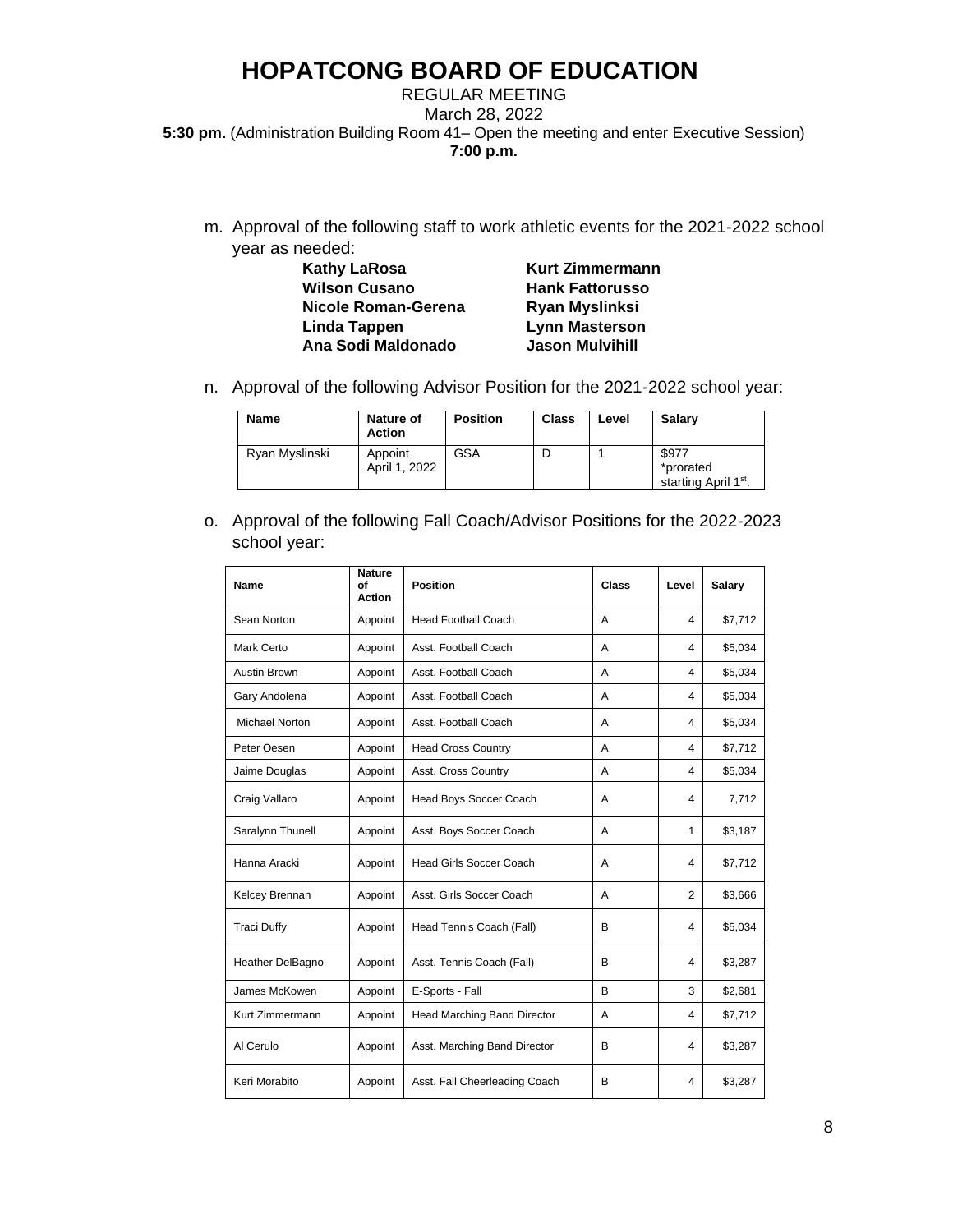### REGULAR MEETING March 28, 2022 **5:30 pm.** (Administration Building Room 41– Open the meeting and enter Executive Session) **7:00 p.m.**

| Ana Sodi Maldonado | Appoint | Head Fall Cheerleading Coach |  |  | \$5.034 |
|--------------------|---------|------------------------------|--|--|---------|
|--------------------|---------|------------------------------|--|--|---------|

p. Approval of the following staff to take and receive tuition reimbursements\*, as per contract, upon successful completion of the course and submission of paperwork:

### *Course Approval /Reimbursement Approval*

| <b>Name</b>      | <b>Course Title</b>                 | <b>Course Number</b> | Credit(s) | Cost       |
|------------------|-------------------------------------|----------------------|-----------|------------|
| Rossella Tripodi | Career & Technical Education        | Stage 5              | $\sim$    | \$685.00   |
|                  | Certificate of Eligibility Educator | Stage 6              |           | \$685.00   |
|                  | Preparation Program CTE CE EPP      |                      |           |            |
| Katie Schwab     | HR Employment Law                   | <b>HRMG-455</b>      |           | \$1.170.96 |

 *\*The maximum rate of reimbursement per credit is \$390.32 for the 21-22 school year.*

- q. Approval of substitutes, teachers and paraprofessionals.
	- a. Josephine Haddad
	- b. Brianne Willis

### **Motion to approve 13a – 13q:**

(ACTION)Motion by Choose an item., seconded by Choose an item.

| <b>Scott Francis</b> |            | Nicole Falconi- | Jayna Gulan             |
|----------------------|------------|-----------------|-------------------------|
|                      |            | Shubert         |                         |
| Dr.Schindelar        |            | Gerard          | <b>Philip DiStefano</b> |
|                      |            | Gruenfelder     |                         |
| Jackie Turkington    | ---------- | Jennifer        | Alex McLean             |
|                      |            | Polowchena      |                         |

## **14. TRAVEL AND PROFESSIONAL DEVELOPMENT**

Resolved, that the Hopatcong Board of Education approve travel costs as related in this resolution which are educationally necessary and fiscally prudent and are related to and within the scope of the employee's current responsibilities and promotes the delivery of instruction or furthers the efficient operation of the school district. The reimbursement listed in this resolution are in compliance with the state travel reimbursement guidelines as established by the Department of Treasury and Board of Education policy in accordance with N.J.A.C. 6A:23B-1.1. seq

## *Approval of the following staff to attend Professional Development/Conference\**

| Name            | ™itle                               | Cost     | Date      |
|-----------------|-------------------------------------|----------|-----------|
| Martina Villani | NJTESOL/NJBE 2022 Spring Conference | \$354    | 6/1/2022- |
|                 |                                     | +mileage | 6/2/2022  |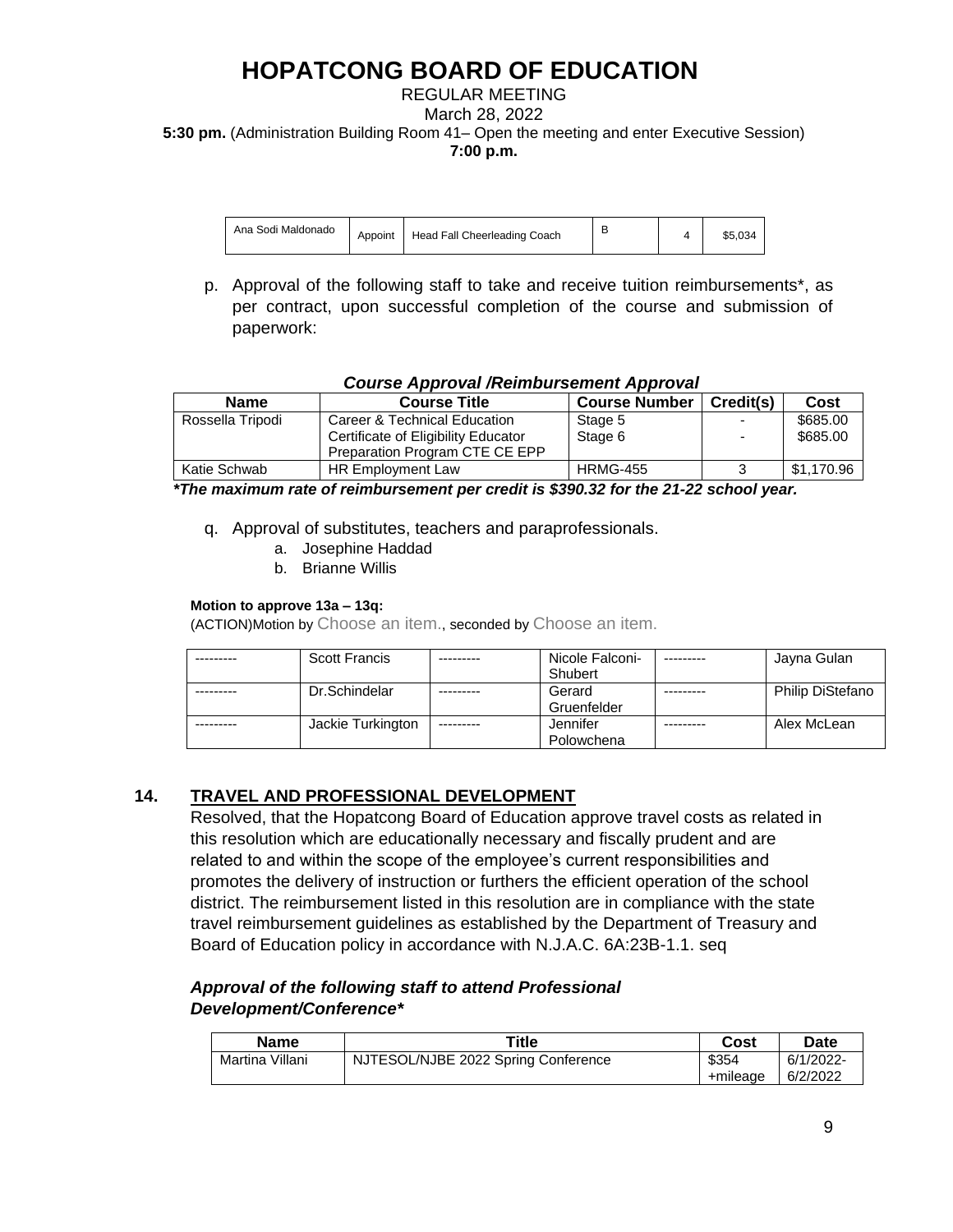### REGULAR MEETING March 28, 2022 **5:30 pm.** (Administration Building Room 41– Open the meeting and enter Executive Session) **7:00 p.m.**

| Alexa McLean         | NJTESOL/NJBE 2022 Spring Conference                | \$354     | 6/1/2022-  |
|----------------------|----------------------------------------------------|-----------|------------|
|                      |                                                    | + mileage | 6/2/2022   |
| Kristine Kester      | Let's Get Confident with AAC by Warren County      | \$90      | 5/23/2022  |
|                      | Speech Language Hearing Association                | + mileage |            |
| <b>Emily Taylor</b>  | Let's Get Confident with AAC by Warren County      | \$90      | 5/23/2022  |
|                      | Speech Language Hearing Association                | + mileage |            |
| Siobhan Winkler      | Let's Get Confident with AAC by Warren County      | \$90      | 5/23/2022  |
|                      | Speech Language Hearing Association                | + mileage |            |
| Gabrielle Cardosa    | Let's Get Confident with AAC by Warren County      | \$90      | 5/23/2022  |
|                      | Speech Language Hearing Association                | + mileage |            |
| Christi Murphy       | Let's Get Confident with AAC by Warren County      | \$90      | 5/23/2022  |
|                      | Speech Language Hearing Association                | + mileage |            |
| Christine Kalemba    | AP Language and Composition Reading: Tampa, FL     | \$0       | 6/9/2022-  |
|                      |                                                    |           | 6/17/2022  |
| Tanya Pagano         | Down in the Garden: Hands on Activities for Plants | Mileage   | 2/29/2022  |
|                      | Free Workshop for Teachers                         |           |            |
| <b>Matthew Geary</b> | NJSBGA 24th Annual Conference/Expo                 | \$300     | 3/20/2022- |
|                      |                                                    | +mileage  | 3/23/2022  |
| Joseph Piccirillo    | NJASA/NJAPSA Spring Leadership Conference 2022     | \$100     | 3/19/2022- |
|                      |                                                    | Lodging   | 3/20/2022  |
|                      |                                                    | \$88.50   |            |
|                      |                                                    | per diem  |            |
|                      |                                                    | +mileage  |            |
|                      |                                                    |           |            |

*\*Cost will be reimbursed upon completion of attendance and all documentation has been provided.* 

#### **Motion to approve Travel and Professional Development for March 2022:**

(ACTION)Motion by Choose an item., seconded by Choose an item.

| <b>Scott Francis</b> |           | Nicole Falconi- | Jayna Gulan      |
|----------------------|-----------|-----------------|------------------|
|                      |           | Shubert         |                  |
| Dr.Schindelar        |           | Gerard          | Philip DiStefano |
|                      |           | Gruenfelder     |                  |
| Jackie Turkington    | --------- | Jennifer        | Alex McLean      |
|                      |           | Polowchena      |                  |

## **15. POLICY & REGULATIONS**

Approval of item **15a-15b**, as recommended by the Superintendent of Schools and the Student Achievement and Operations Committees of the Board:

a. Approval of modifications and additions to the policies and regulations of the Hopatcong Board of Education in accordance with statutory and regulatory changes for approval, as revised, for **FIRST READING**:

| <b>Policy/Regulation #</b> | Title         |                                                         |           |              |
|----------------------------|---------------|---------------------------------------------------------|-----------|--------------|
| P 2415.05                  | Examinations, | Student Surveys.<br>Testing, or Treatment (M) (Revised) | Analysis, | Evaluations, |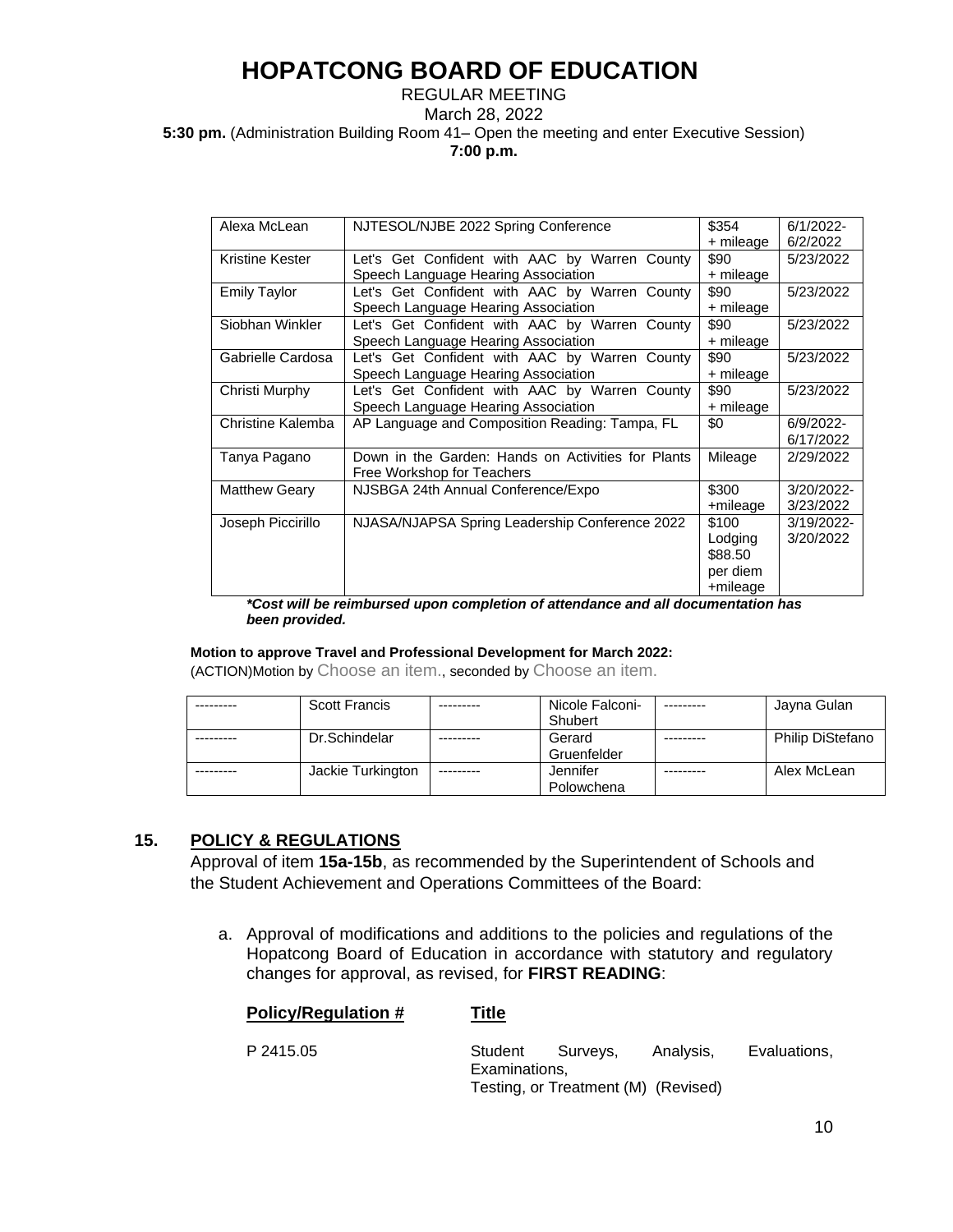### REGULAR MEETING March 28, 2022 **5:30 pm.** (Administration Building Room 41– Open the meeting and enter Executive Session) **7:00 p.m.**

| P & R 2431.4 | Prevention and Treatment of Sports-Related<br>Concussions |
|--------------|-----------------------------------------------------------|
|              | and Head Injuries (M) (Revised)                           |
| P&R 1642     | <b>Earned Sick Leave</b>                                  |
| P 2415.05    | Student Surveys, Analysis, Evaluations,                   |
|              | Examinations, Testing, or Treatment (M) (Revised)         |
| P & R 2431.4 | Prevention and Treatment of Sports-Related                |
|              | Concussions and Head Injuries (M) (Revised)               |
| P 2451       | Adult High School (M) (Revised)                           |
| R 2460.30    | Additional/Compensatory Special Education and             |
|              | Related Services (M) (New)                                |
| P&R 2622     | Student Assessment (M) (Revised)                          |
| P 5460       | High School Graduation (M) (Revised)                      |
| P 5541       | Anti-Hazing (M) (New)                                     |
| P & R 8465   | Bias Crimes and Bias-Related Acts (M) (Revised)           |
| P 9560       | Administration of School Surveys (M) (Revised)            |
| P 0168       | Recording Board Meeting                                   |

b. Approval of modifications and additions to the policies and regulations of the Hopatcong Board of Education in accordance with statutory and regulatory changes for approval, as revised, for **SECOND READING**:

| <b>Policy/Regulation #</b> | Title                                 |
|----------------------------|---------------------------------------|
| P4160                      | PHYSICAL EXAMINATION (M)              |
| P 5116                     | EDUCATION OF HOMELESS CHILDREN        |
| P 5320                     | <b>IMMUNIZATION</b>                   |
| P 5411                     | PROMOTION FROM EIGHTH GRADE (ABOLISH) |
| P&R 5200                   | ATTENDANCE (M)                        |
| P&R 5330.04                | ADMINISTERING AN OPIOID ANTIDOTE (M)  |
| P&R 5350                   | STUDENT SUICIDE PREVENTION (M)        |

### **Motion to approve 15a-15b:**

(ACTION)Motion by Choose an item., seconded by Choose an item.

| <b>Scott Francis</b> |            | Nicole Falconi- | Jayna Gulan      |
|----------------------|------------|-----------------|------------------|
|                      |            | Shubert         |                  |
| Dr.Schindelar        |            | Gerard          | Philip DiStefano |
|                      |            | Gruenfelder     |                  |
| Jackie Turkington    | ---------- | Jennifer        | Alex McLean      |
|                      |            | Polowchena      |                  |

## **16. STUDENTS AND SERVICES**

Approval of the following items, 16a-16d as recommended by the Superintendent of Schools and Student Achievement Committee of the Board: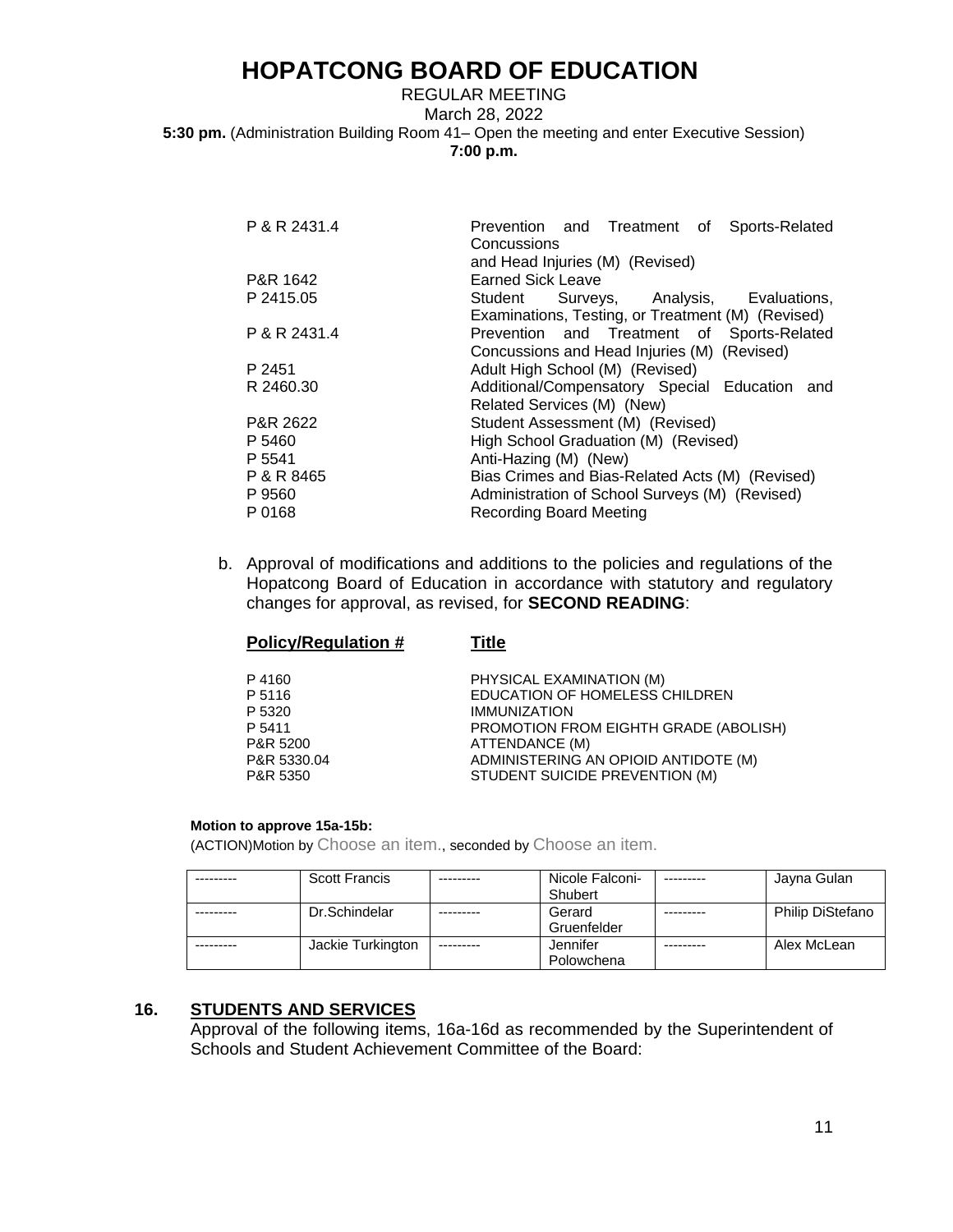REGULAR MEETING March 28, 2022 **5:30 pm.** (Administration Building Room 41– Open the meeting and enter Executive Session) **7:00 p.m.**

- a. Approval for 10 hours of home instruction services per week for student no. 13786. Instruction will be provided by Hopatcong certificated staff at the rate of \$35.00 per hour from February 22, 2022 until approximately March 24, 2022.
- b. Approval for continued home instruction services for student no. 14471 for 5 hours per week. Instruction will be provided by Hopatcong certificated staff at the rate of \$35.00 per hour until 6/30/22.
- c. Approval for home instruction services for student no. 12198 for 5 hours per week. Instruction will be provided by Hopatcong certificated staff at the rate of \$35.00 per hour effective 3/16/22 until the end of the school year.
- d. Approval of the following field trip requests:

| School             | Date      | Trip                                |
|--------------------|-----------|-------------------------------------|
| <b>High School</b> | 3/3/2022  | Quest - Campgaw Snow Tubing         |
| <b>High School</b> | 3/7/2022  | Life Skills - Hopatcong Diner       |
| <b>High School</b> | 3/15/2022 | Teen Arts Festival - SCCC           |
| <b>High School</b> | 3/24/2022 | Quest - Paterson Great Falls        |
| <b>High School</b> | 3/31/2022 | Quest - Great Swamp, Harding        |
| <b>High School</b> | 5/13/2022 | FIT - Duke Farms                    |
| <b>High School</b> | TBD       | Lake Hopatcong - Enhance Water Unit |
| <b>High School</b> | 6/2/2022  | FIT - Gateway National Park         |
| Middle School      | 5/13/2022 | Count Basie Theatre - Red Bank      |

### **Motion to approve 16a-16d:**

(ACTION)Motion by Choose an item., seconded by Choose an item.

| <b>Scott Francis</b> |            | Nicole Falconi- | Jayna Gulan      |
|----------------------|------------|-----------------|------------------|
|                      |            | Shubert         |                  |
| Dr.Schindelar        |            | Gerard          | Philip DiStefano |
|                      |            | Gruenfelder     |                  |
| Jackie Turkington    | ---------- | Jennifer        | Alex McLean      |
|                      |            | Polowchena      |                  |

## **17. RESOLUTIONS**

- a. It is recommended by the Superintendent that the Board of Education approve the amended 2022-2023 School Calendar.
- b. It is recommended by the Superintendent that the Board of Education approve the donation of school supplies from Staples for the 2022-2023 school year.
- c. It is recommended by the Superintendent that the Board of Education approve the amending of the following applications for Carryover Funds in the following areas:
	- a. Title III \$10,289
	- b. Title III Immigrant \$2,214
	- c. Title IV Part A \$12,592

**Motion to approve 17a-17c:**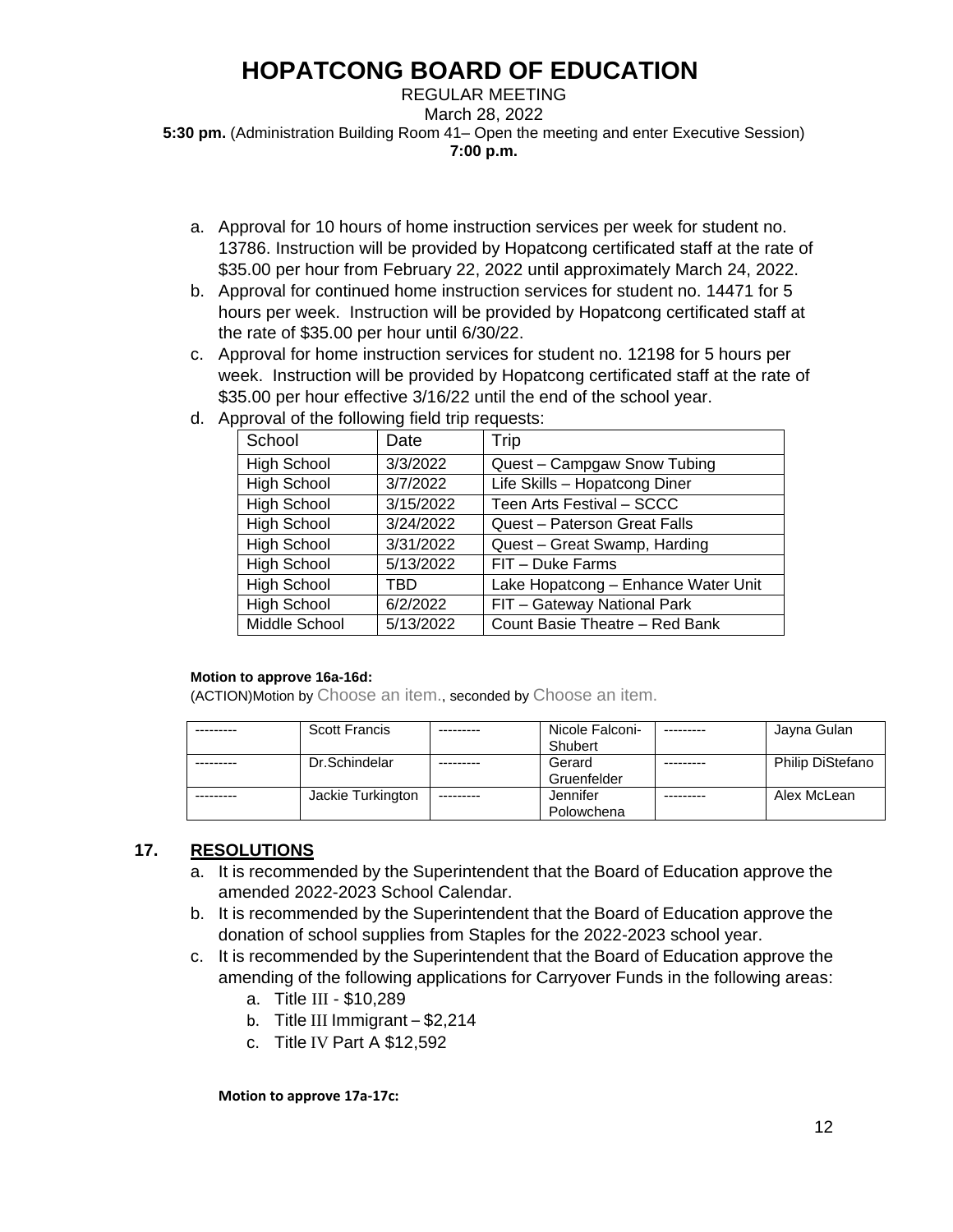### REGULAR MEETING March 28, 2022 **5:30 pm.** (Administration Building Room 41– Open the meeting and enter Executive Session) **7:00 p.m.**

(ACTION)Motion by Choose an item., seconded by Choose an item.

| <b>Scott Francis</b> |           | Nicole Falconi- | Jayna Gulan             |
|----------------------|-----------|-----------------|-------------------------|
|                      |           | Shubert         |                         |
| Dr.Schindelar        |           | Gerard          | <b>Philip DiStefano</b> |
|                      |           | Gruenfelder     |                         |
| Jackie Turkington    | --------- | Jennifer        | Alex McLean             |
|                      |           | Polowchena      |                         |

## **18. SUSSEX COUNTY REGIONAL COOPERATIVE**

- a. The Superintendent and the Director of Transportation recommend the *approval of bills* for the Sussex County Regional Cooperative Operating account for March 1, 2022 through March 28, 2022 in the amount of \$ \$67,902.70 for Regular bills and Contractor bills \$4,812,276.36.
- b. The Superintendent and the Director of Transportation recommend the approval of the following four (4) New Member Districts for the 2021-22 School Year:

 **Atlantic City Public Schools Bridgeton City School District Hamilton Township School District Lakeland Regional School District** 

c. The Superintendent and the Director of Transportation recommend the removal of stipend payments and the increase of salaries effective April 1, 2022 as follows:

**Margaret Byrnes, District Transportation Coordinator**  $$61,000$ **Dana Jones, Public/Non-Public Transportation Coordinator** \$61,000 **Diane Scanlon, Special Education Transportation Coordinator** \$63,000

- d. The Superintendent and the Director of Transportation recommend to *accept the resignation*, with regret, of **Susan Exner,** Bus Driver, effective March 3, 2022.
- e. The Superintendent and the Director of Transportation recommend the approval to hire **Evelyn Lavin**, Administrative Assistant/Receptionist at the pro-rated salary of \$40,000 effective April 16, 2022 or sooner, pending release of current contract for the 2021-22 school year.
- f. The Superintendent and the Director of Transportation recommend the approval to contract with **Summit Management Solutions, LLC** for professional accounting services.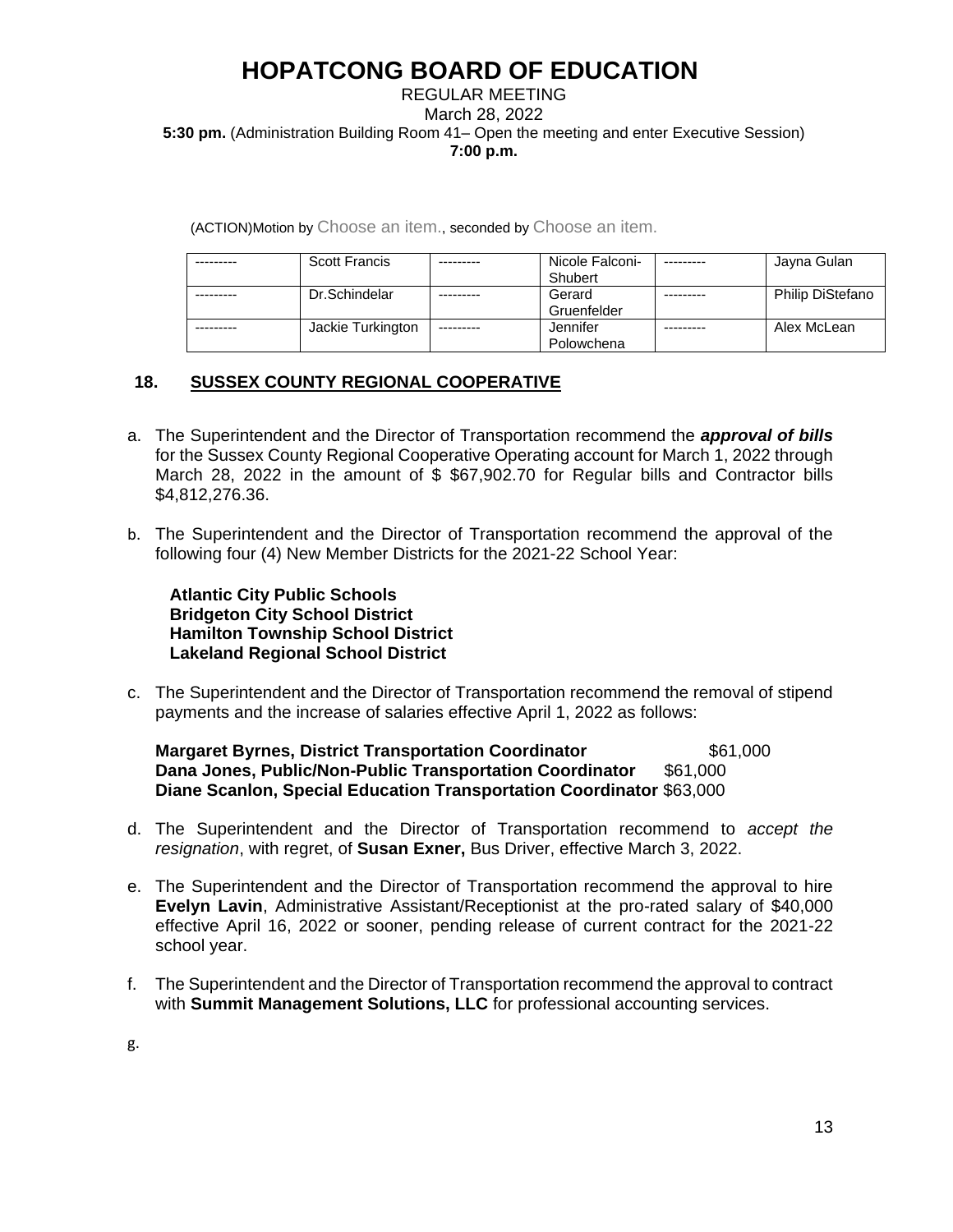REGULAR MEETING March 28, 2022 **5:30 pm.** (Administration Building Room 41– Open the meeting and enter Executive Session) **7:00 p.m.**

- 1. The Superintendent and the Director of Transportation recommend the *acceptance* of student transportation *quotations for Special Education Routes* for the 2021-22 School Year as listed on Exhibit A.
- 2. The Superintendent and the Director of Transportation recommend the *award* of student transportation *quotations for Special Education Routes* to the lowest, responsible and responsive bus contractor companies for the 2021-22 School Year as listed on Exhibit A.
- 3. The Superintendent and the Director of Transportation recommend the *acceptance* of *bids submitted* from the acceptance of bids submitted from the February 16, 2022 Bid #2021-22-06 for the 2021-22 School Year as listed on Exhibit A.
- 4. The Superintendent and the Director of Transportation recommend the *award of bids submitted* from the February 16, 2022 Bid # 2021-22-06 to the lowest, responsible and responsive bus contractors for the 2021-22 School Year as listed on Exhibit A.
- 5. The Superintendent and the Director of Transportation recommend the *rejection of bids submitted* from the February 16, 2022 Bid # 2021-22-06 due to non-compliance or termination of routes for the 2021-22 School Year as listed on Exhibit A.
- 6. The Superintendent and the Director of Transportation recommend the *acceptance* of student transportation *quotations* for *Athletic/Class/Field Trips* for the 2021-22 School Year as listed on Exhibit A.
- 7. The Superintendent and the Director of Transportation recommend the *award* of student transportation *quotations for Athletic/Class/Field Trips* to the lowest, responsible and responsive bus contractor companies for the 2021-22 School Year as listed on Exhibit A.
- 8. The Superintendent and the Director of Transportation recommend the *acceptance* of *bids submitted* from the acceptance of bids submitted from the July 28, 2021 Bid #2021- 22-02 for the 2021-22 School Year as listed on Exhibit A.
- 9. The Superintendent and the Director of Transportation recommend the *award of bids submitted* from the July 28, 2022 Bid # 2021-22-02 to the lowest, responsible and responsive bus contractors for the 2021-22 School Year as listed on Exhibit A.
- 10. The Superintendent and the Director of Transportation recommend the *acceptance of contract addendums* for routes for the 2021-22 school year as listed on Exhibit A.